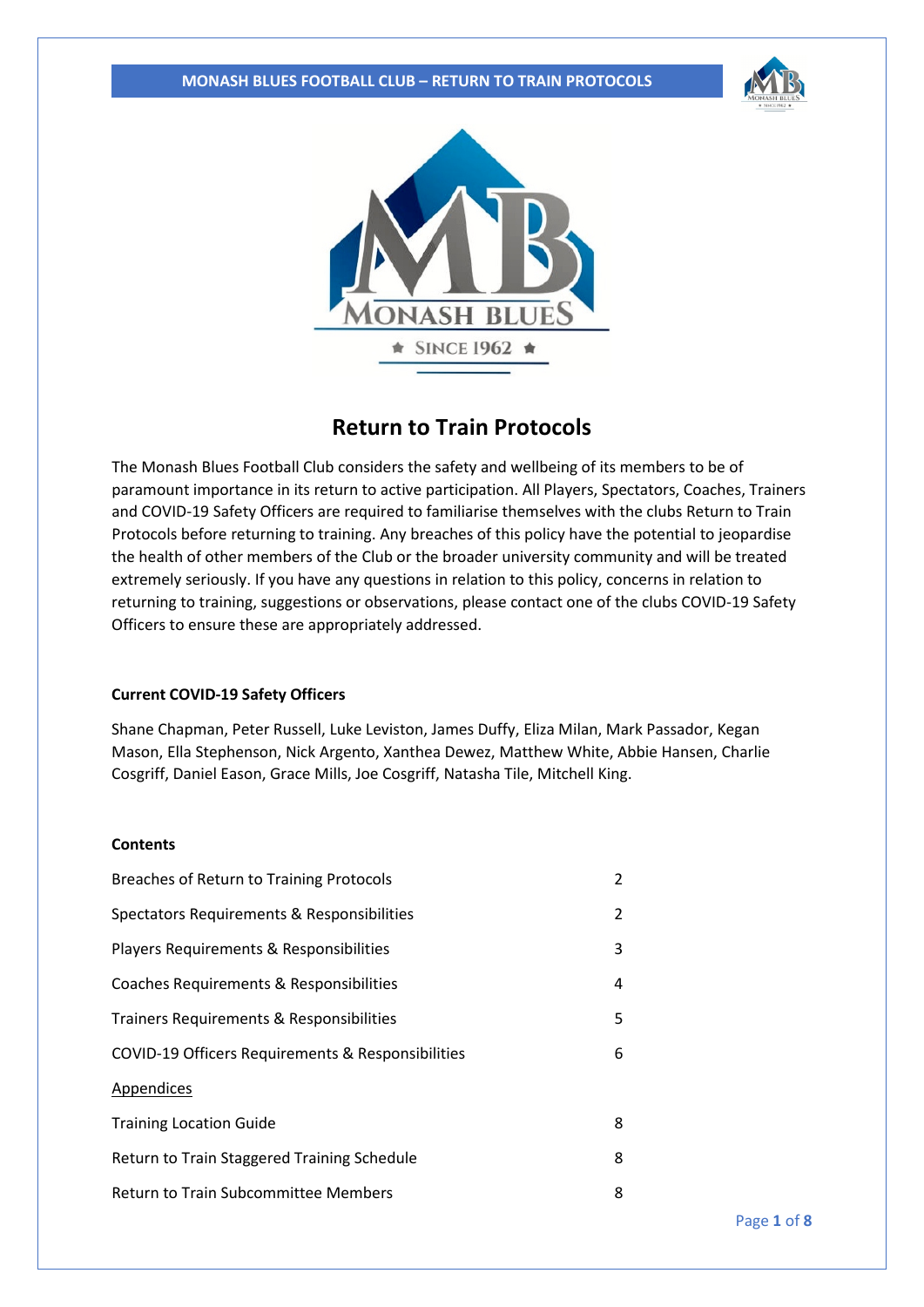#### **MONASH BLUES FOOTBALL CLUB – RETURN TO TRAIN PROTOCOLS**



#### **Breaches of Return to Training Protocols**

- 1. The COVID-19 Safety Officer will immediately remove anyone from a training session who is not complying with our RTT Protocols. They will be asked to leave immediately and return home.
- 2. If any player, official or spectator is found to have breached the Return to Training Protocols they will be given an automatic 2-week suspension form all club activity and will be prohibited from joining any training groups during this time.
- 3. Prior to being allowed to return to training after the 2-week suspension any non-compliant player/official will be required to complete the COVID-19 Infection Control Training and present their case to return to training to be approved by the clubs RTT Sub Committee.
- 4. For a serious breach of the Return to Train Protocols the punishment will be decided by the RTT Sub Committee and a return to training will be at their discretion.

## **SPECTATORS**

**Requirements & Responsibilities**

1. Spectators are not permitted to attend any training sessions under the current protocols.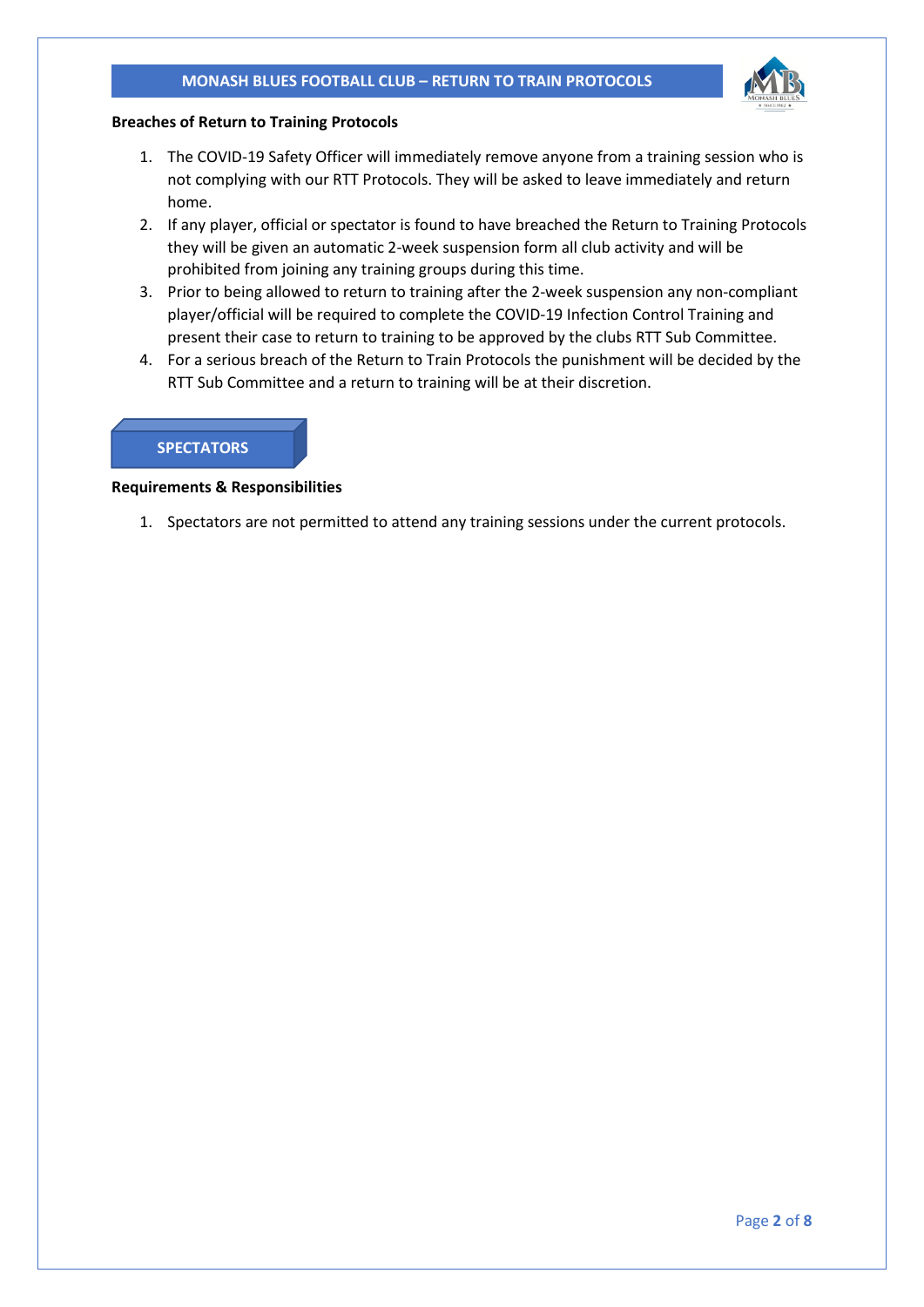

## **PLAYERS**

#### **Requirements & Responsibilities**

- 1. Adopt the "Get In, Train, Get Out" Principles.
- 2. If you, or people you have been in contact with are sick, DO NOT ATTEND TRAINING, and advise your coach and/or COVID-19 Safety Officer.
- 3. Familiarise yourself with the training program provided by the coach prior to training.
- 4. Only attend the training session you have been allocated to and DO NOT cross over or interact with other groups. Your session must be booked with your coach prior to attending.
- 5. You must confirm with your coach if you will be attending your allocated session by no later than 3:00pm on the day of your training session or you will be removed from that session and not be permitted to attend any training sessions on that day.
- 6. Must arrive on time for their session in appropriate training attire ready to commence training. If you are early you must remain in your car until your session time. If you arrive late you will only be permitted to train until the scheduled finish time of your allocated session and then must leave immediately.
- 7. Entry into clubrooms will be prohibited. Limited public toilet access will be provided.
- 8. Players are to be responsible for their own strapping (this must be done prior to arrival) and massages are not permitted.
- 9. Players must enter and depart the training area through the designated entry/exit points.
- 10. Players are encouraged to use the hand sanitisers that will be provided prior, during and at the conclusion of training. However, if possible, the club would encourage you to bring your own sanitizer to all training sessions.
- 11. At the conclusion of training players are required to leave immediately and are not permitted to mingle and socialise in the car park or surrounding areas.
- 12. Players must bring their own drink bottle with enough water to last the entire session. No sharing of drink bottles or refilling of drink bottles will be permitted.
- 13. Players must maintain a minimum of 1.5m distance from other participants at all times.
- 14. Absolutely no contact with others is permitted including handshaking, high fiving etc.
- 15. No spitting or clearing of nasal passages is permitted and any coughing or sneezing must be covered by your elbow/arm or into your sleeve and not into your hands.
- 16. Follow directions from the COVID-19 Safety Officer.
- 17. Any player found to be not complying with the Return to Train Protocols will be immediately removed from the training session and required to leave immediately and return home. Sanctions will apply to anyone breaching RTT Protocols.
- 18. At all times including when not at training follow the rules and guidelines for COVID-19 as set out by the Victorian Government.
- 19. It is strongly advised that all players download and use the COVIDSafe App.
- 20. Returning to training is the choice of participants and even with adherence to protocols there is some increased risk of exposure to COVID-19 (compared to staying at home), which for some people if contracted, has serious health consequences.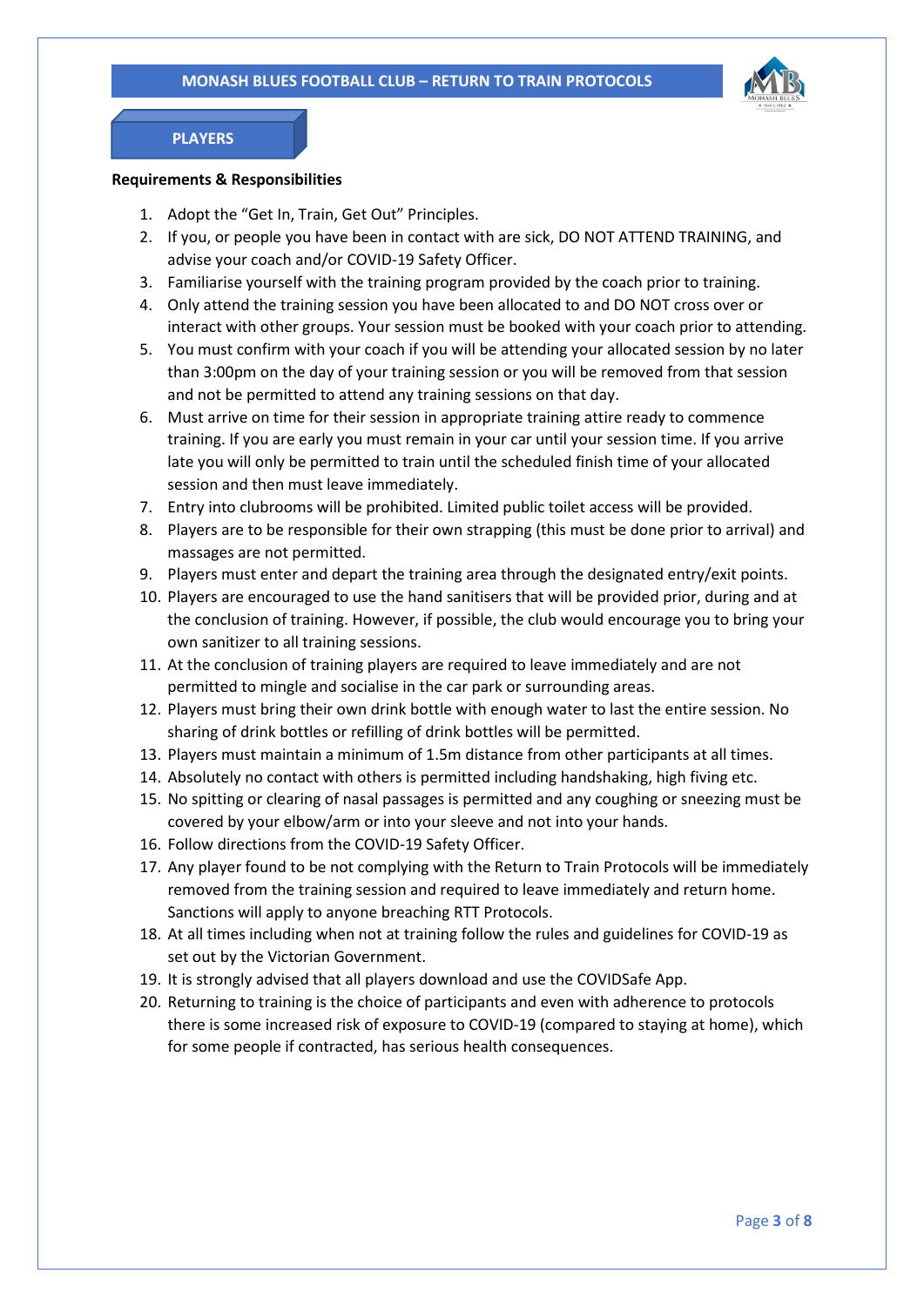

## **COACHES**

#### **Requirements and Responsibilities**

- 1. Adopt the "Get In, Train, Get Out" Principles.
- 2. If you, or people you have been in contact with are sick, DO NOT ATTEND TRAINING, organise a replacement to take training and advise a COVID-19 Safety Officer.
- 3. Training sessions must be pre planned and communicated to the players prior to training and posted to relevant Facebook Groups by 12:00pm the day of the scheduled session.
- 4. The coach must provide a complete list of players attending sessions by 4:00pm on the day of the training session to the COVID-19 Safety Officer. Additions and/or alterations will not be permitted after this time.
- 5. Must arrive on time for the session and ensure training is completed within the designated timeframe. If you are early you must remain in your car until your session time.
- 6. Entry into clubrooms will be prohibited. Limited public toilet access will be provided.
- 7. Coaches must enter and depart the training area through the designated entry/exit points.
- 8. Coaches are encouraged to use the hand sanitisers that will be provided prior, during and at the conclusion of training. However, if possible, the club would encourage you to bring your own sanitizer to all training sessions.
- 9. During training coaches are not to call players into a huddle for any type of discussion including to explain training drills. There are to be no cross over drills with other groups.
- 10. At the conclusion of training coaches are required to leave immediately and are not permitted to debrief any players or mingle and socialise in the car park or surrounding areas.
- 11. If coaching from within the training area coaches may only coach one session per day.
- 12. Coaches must maintain a minimum safe distance of 1.5m from other participants at all times.
- 13. Absolutely no contact with others is permitted including handshaking, high fiving etc.
- 14. No spitting or clearing of nasal passages is permitted and any coughing or sneezing must be covered by your elbow/arm or into your sleeve and not into your hands.
- 15. Follow directions from the COVID-19 Safety Officer.
- 16. At all times including when not at training follow the rules and guidelines for COVID-19 as set out by the Victorian Government.
- 17. It is strongly advised that all coaches download and use the COVIDSafe App.
- 18. Returning to training is the choice of participants and even with adherence to protocols there is some increased risk of exposure to COVID-19 (compared to staying at home), which for some people if contracted, has serious health consequences.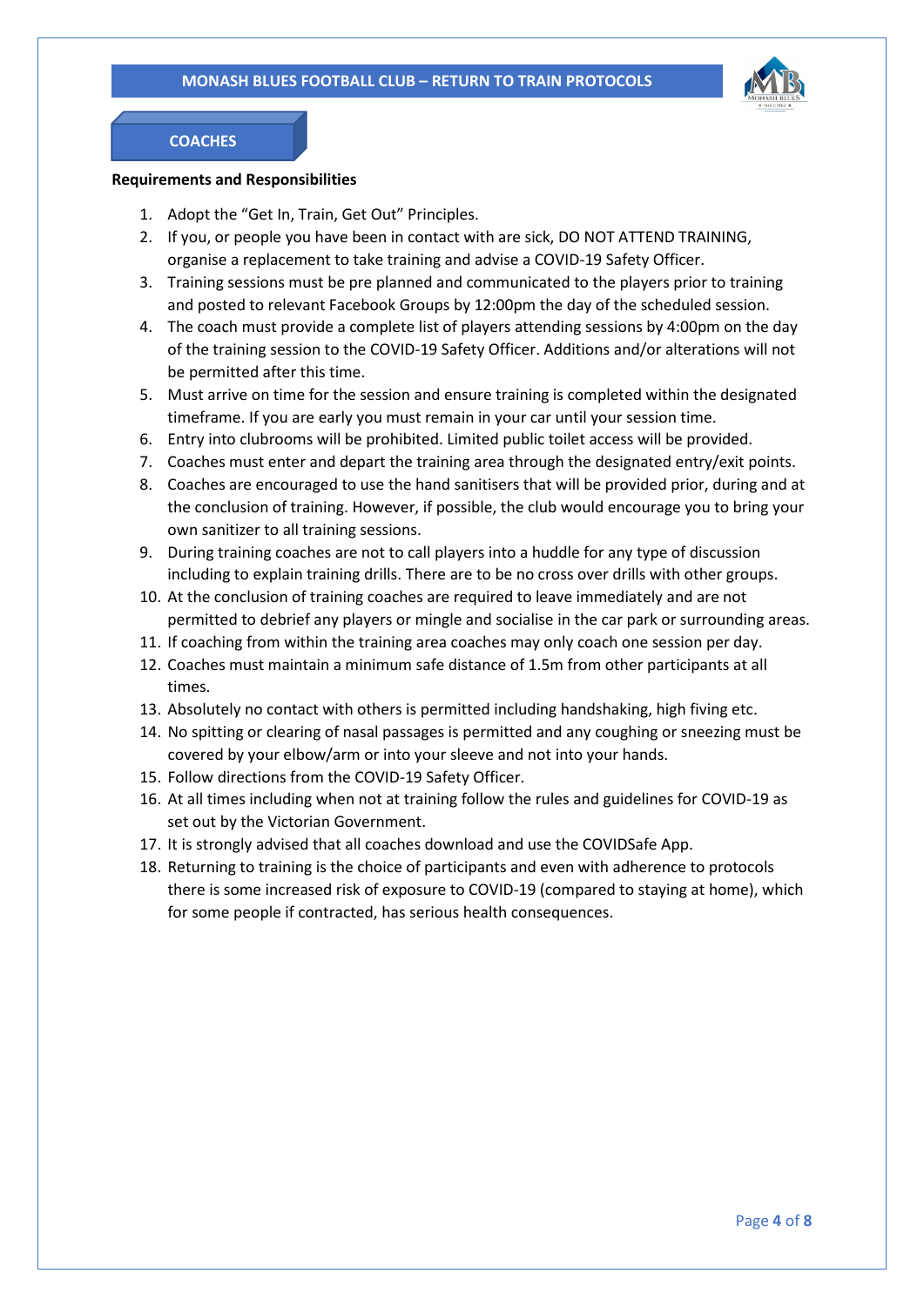

## **TRAINERS**

#### **Requirements and Responsibilities**

- 1. Adopt the "Get In, Train, Get Out" Principles.
- 2. If you, or people you have been in contact with are sick, DO NOT ATTEND TRAINING, organise a replacement to take your place and advise a COVID-19 Safety Officer.
- 3. Entry into clubrooms will be prohibited. Limited public toilet access will be provided.
- 4. Strapping and massage of players is prohibited.
- 5. Trainers are encouraged to use the hand sanitisers that will be provided prior, during and at the conclusion of training. However, if possible, the club would encourage you to bring your own sanitizer to all training sessions.
- 6. During training sessions, trainers are only allowed to enter the training area if a player suffers a considerable injury and requires immediate attention.
- 7. If attending to an injured player, ensure all safe hygiene practices and precautions are adhered to.
- 8. If you attend to an injured player you will not be permitted to attend to any other participants from other groups and you will be required to leave at the conclusion of the injured players session.
- 9. At the conclusion of training, trainers are required to leave immediately and are not permitted to mingle and socialise in the car park or surrounding areas.
- 10. Trainers must maintain a minimum safe distance of 1.5m from other participants at all times unless attending to an injured player.
- 11. No spitting or clearing of nasal passages is permitted and any coughing or sneezing must be covered by your elbow/arm or into your sleeve and not into your hands.
- 12. Follow directions from the COVID-19 Safety Officer.
- 13. At all times including when not at training follow the rules and guidelines for COVID-19 as set out by the Victorian Government.
- 14. It is strongly advised that all trainers download and use the COVIDSafe App.
- 15. Returning to training is the choice of participants and even with adherence to protocols there is some increased risk of exposure to COVID-19 (compared to staying at home), which for some people if contracted, has serious health consequences.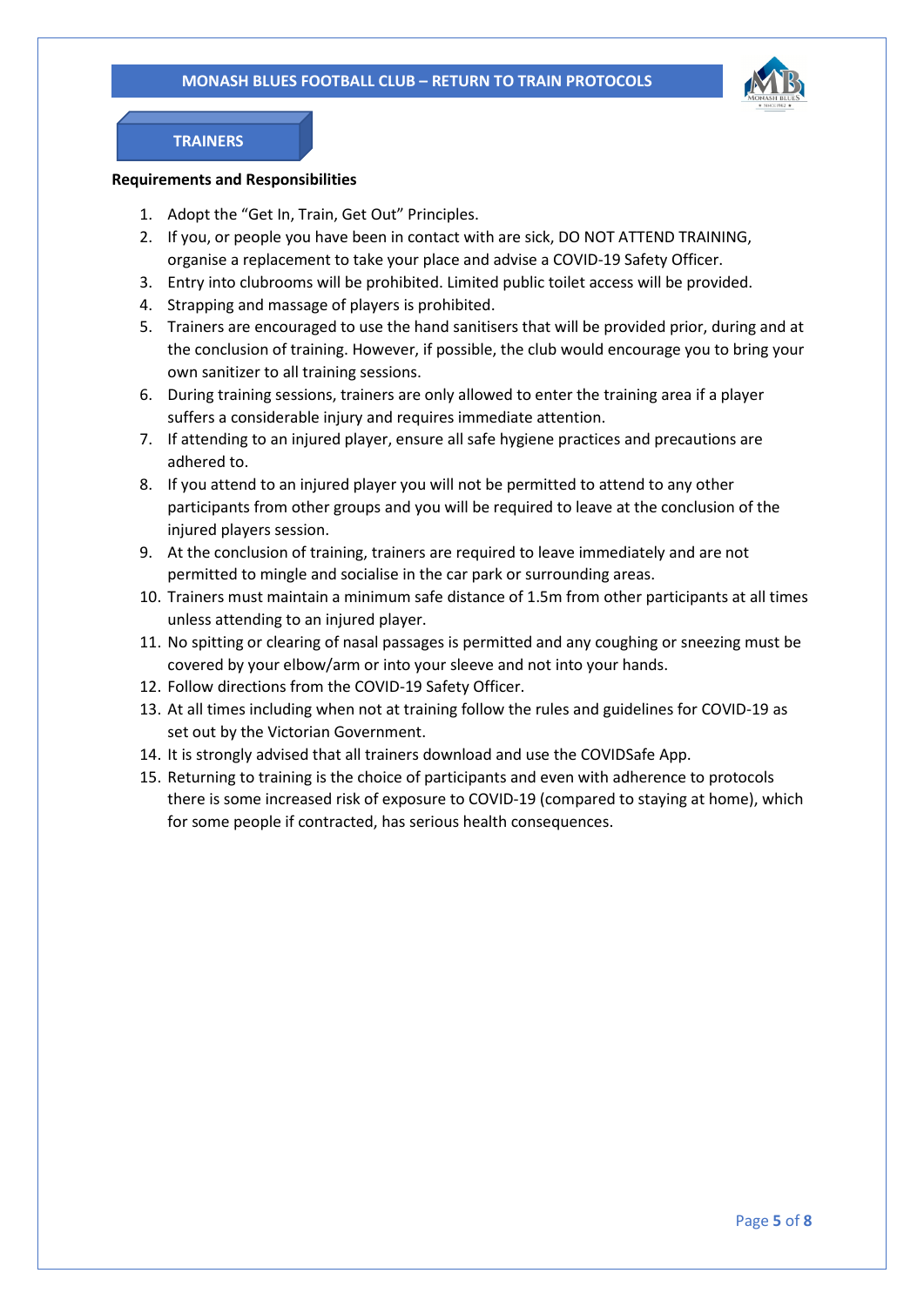

## **COVID-19 SAFETY OFFICERS**

#### **Requirements and Responsibilities**

- 1. Adopt the "Get In, Train, Get Out" Principles.
- 2. If you, or people you have been in contact with are sick, DO NOT ATTEND TRAINING, advise the coach in charge of the session and organise a replacement COVID-19 Safety Officer.
- 3. Ensure all players, coaches, officials, etc. are aware of the Return to Train Protocols.
- 4. Ensuring a club's adherence to these protocols and taking immediate steps to correct any identified breaches of the protocols.
- 5. Keep up to date with any changes to the protocols implemented by AFL Victoria, VAFA, Monash University or Monash Blues FC and communicating these to all within the club.
- 6. Provide a contact point for any questions from club members (incl. players, coaches, officials, spectators etc) relating to the Return to Train Protocols.
- 7. COVID-19 Safety Officers are encouraged to promote a strong culture of COVID-19 safety for the health and wellbeing of participants and the broader community.
- 8. Prepare and prefill Training Attendance Register prior to each training session as per information provided by the coach.
- 9. Complete and sign Training Attendance Register at the conclusion of each training session and email completed form to [schapman.mbfc@gmail.com](about:blank)
- 10. Must arrive on time for the session and collect training equipment from the equipment room. If you are early you must remain in your car until 5 minutes prior to your session time.
- 11. Prior to and at the conclusion of training you must clean all training equipment with antibacterial wipes or alcohol-based sanitiser provided by the club.
- 12. Entry into clubrooms will be prohibited. Limited public toilet access will be provided.
- 13. COVID-19 Safety Officers must check participants for symptoms prior to their entry to the training area through the designated entry/exit points and check them off the Training Attendance Register as Fit and Healthy.
- 14. If any participant is showing symptoms do not allow them to enter the training area and advise them that they must return home and if symptoms persist organise an appointment with a doctor and must be cleared prior to returning to training.
- 15. Any players showing symptoms or not attending designated training sessions on time must be noted on the Training Attendance Register.
- 16. COVID-19 Safety Officers are encouraged to use the hand sanitisers that will be provided prior, during and at the conclusion of training. However, if possible, the club would encourage you to bring your own sanitizer to all training sessions.
- 17. At the conclusion of training COVID-19 Safety Officers are required to leave immediately and are not permitted to debrief any players or mingle and socialise in the car park or surrounding areas.
- 18. If the COVID-19 Safety Officer participates in the training session from within the training area they may only attend one session per day.
- 19. You must maintain a minimum safe distance of 1.5m from other participants at all times.
- 20. Absolutely no contact with others is permitted including handshaking, high fiving etc.
- 21. No spitting or clearing of nasal passages is permitted and any coughing or sneezing must be covered by your elbow/arm or into your sleeve and not into your hands.
- 22. Provide directions to participants when required.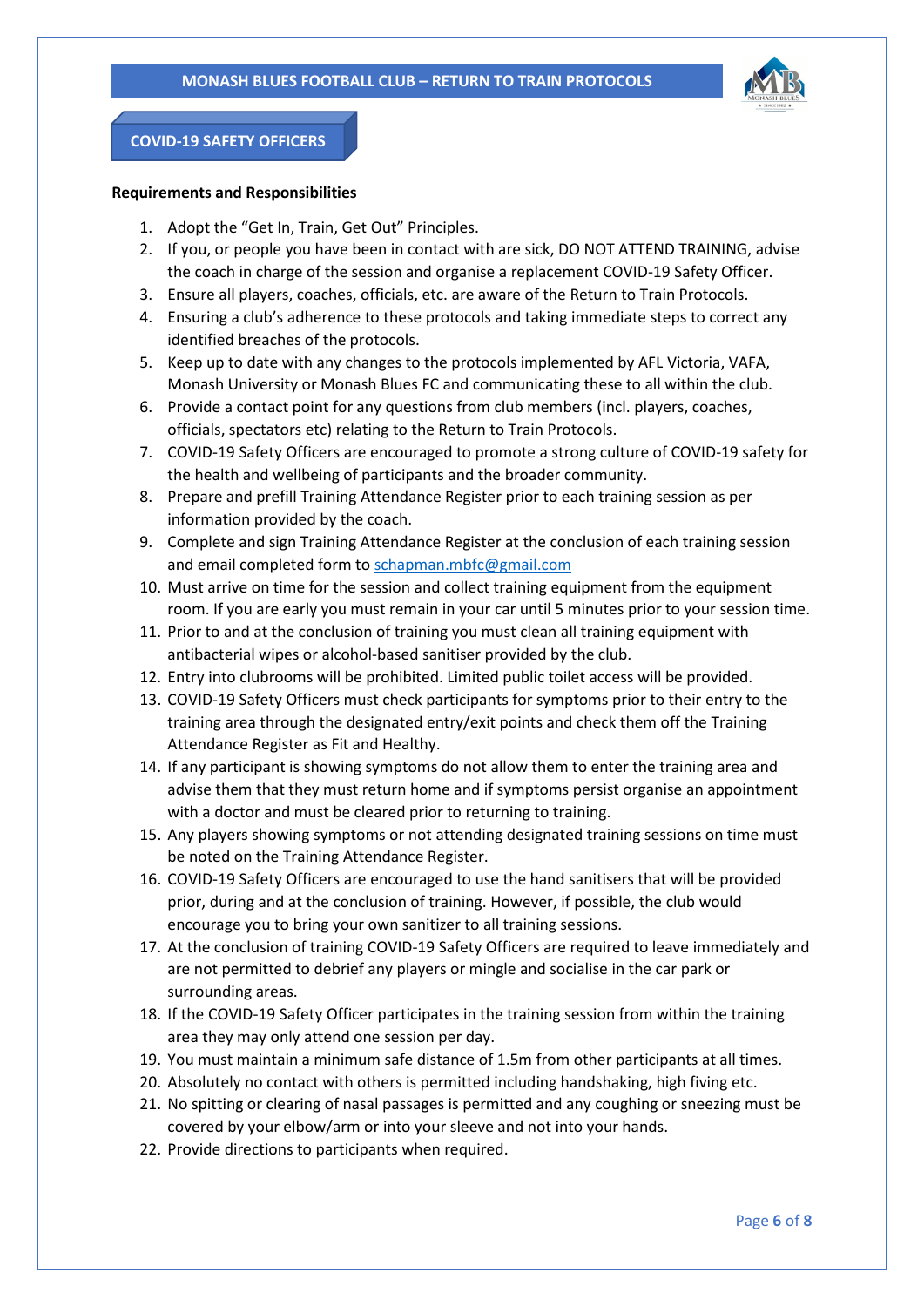## **MONASH BLUES FOOTBALL CLUB – RETURN TO TRAIN PROTOCOLS**



- 23. At all times including when not at training follow the rules and guidelines for COVID-19 as set out by the Victorian Government.
- 24. It is strongly advised that all COVID-19 Safety Officers download and use the COVIDSafe App.
- 25. Returning to training is the choice of participants and even with adherence to protocols there is some increased risk of exposure to COVID-19 (compared to staying at home), which for some people if contracted, has serious health consequences.